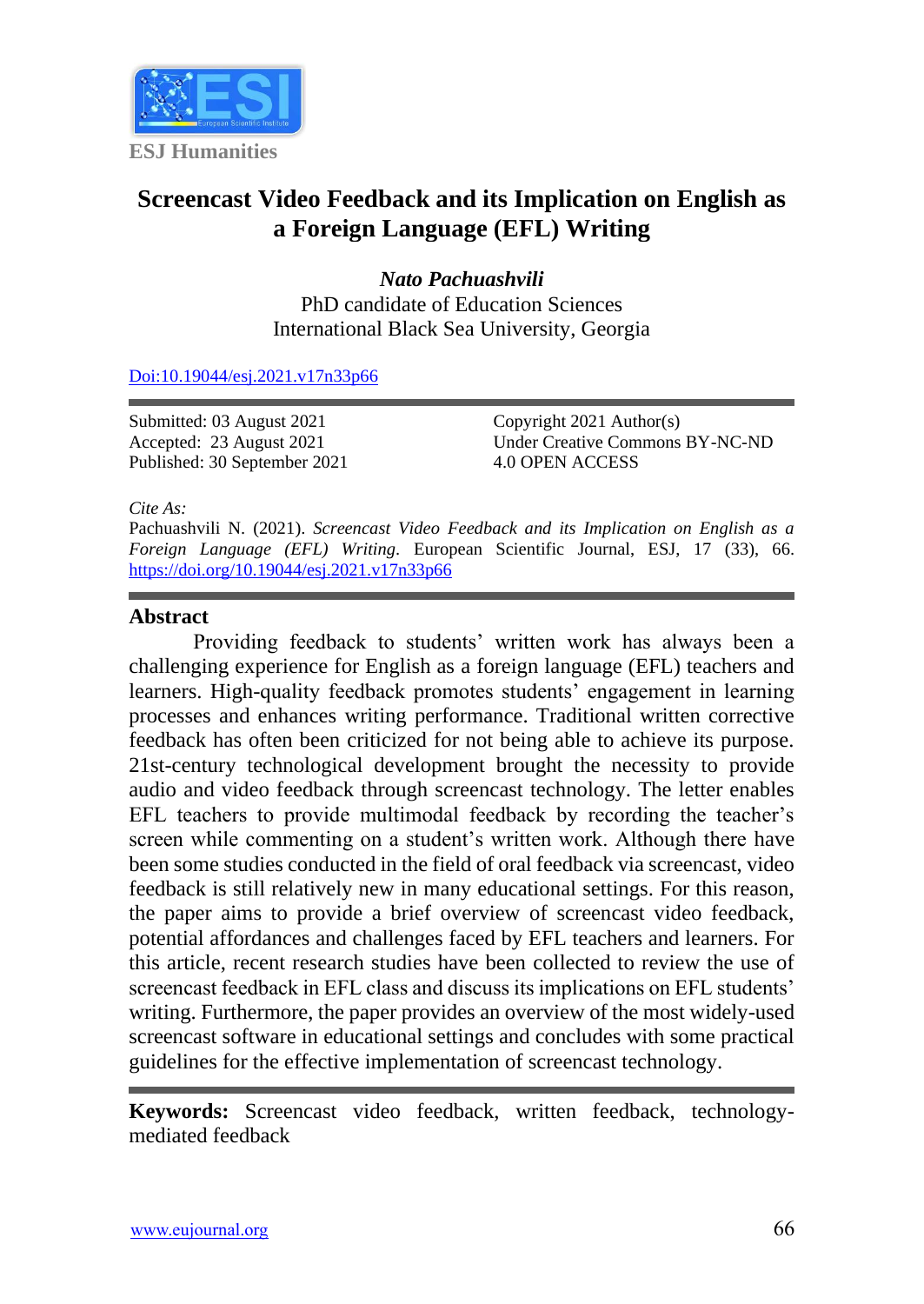### **Introduction**

Feedback is an inseparable component of the English as a foreign language (EFL) writing classroom. It guides learners towards their learning goals by providing valuable information on their strengths and weaknesses (Cheng & Li, 2020). Timely and appropriate feedback enables learners to achieve more and promotes a self-directed learning environment (Mahoney, Macfarlane & Ajjawi, 2019). Feedback is particularly essential in the early stages of learners' writing courses since they encounter a 'threshold' in their writing (Adler-Kassner & Wardle 2015). This can help learners become socialized and familiar with academic practices (Cavaleri, Kawaguchi, Di Biase, & Power, 2019). Feedback can positively affect students' learning processes and maximize their effort. Feedback can make a big difference to students' writing that can be detected in their future work (ibid).

The traditional approach to feedback allows the teacher to provide a written commentary on students' work. This is teacher-written feedback that is often summative and is perceived as a focus-on-form approach (Yu, Jiang, & Zhou, 2020). This type of feedback is referred to as written corrective feedback (WCF) and is seen as the teacher's comments on students' written work. Written commentary can include praise, suggestion and criticism; it is often seen in the margins of students' assignments. Teachers mostly focus on the identification of students' linguistic errors and correcting them. WCF is one of the forms of asynchronous feedback. It is argued that such type of feedback is beneficial for students to realize their errors and correct their own mistakes (Arrad, Vinkler, Aharonov, & Retzker, 2014). It is also believed that corrective feedback, as one of the crucial pedagogical practices, enhances students' writing skills. It can increase students' lexical range and grammatical accuracy (DeKeyser, 2007; Kang & Han, 2016; Russell & Spada, 2006). What is more, written feedback is perceived as thoughtful as students can easily read and realize teachers' feedback on their assignments (Parkin et al, 2012).

However, providing effective feedback has been a subject of research for decades because many research studies show that written feedback does not always achieve the purpose (Bush, 2020; Cunningham, 2019; Cunningham & Link, 2021). Students often fail to understand and internalize the teacher's written feedback. They often perceive the teacher's feedback as impersonal, ambiguous and not focused on improvement (Crook et al. 2012; Douglas et al. 2016; Han & Hyland 2019). Researchers argue that corrective feedback can have a negative effect on students' writing and may lead to questioning its effectiveness (Mao & Crosthwaite, 2019; Shintani & Ellis, 2013). What is more, many researchers' advocate abolishing WCF based on Truscott's (1996) argument according to which error correction does not result in the improvement of students' academic accuracy (Gad et al, 2016). It has been argued that the process of error correction is harmful and requires a huge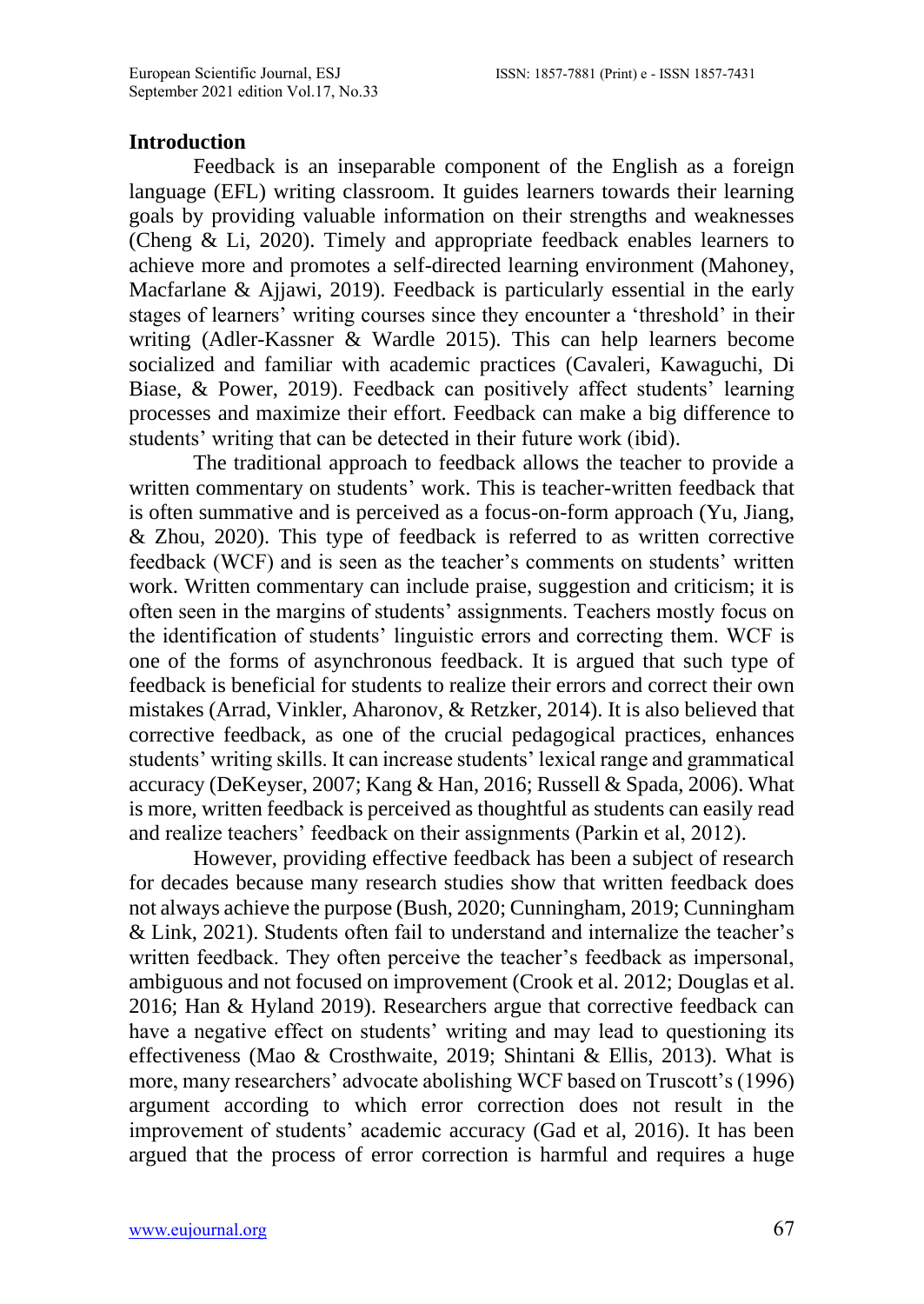amount of time and energy. Paradoxically, some studies reveal that corrective feedback often lacks details and explanation of errors identified by the teacher (McGrath & Atkinson-Leadbeater, 2016). Corrective feedback is particularly disadvantageous for lower-level students since they may feel overwhelmed by the amount of written feedback (Mathieson, 2012; Lee 2014). Moreover, written feedback may be misunderstood or it rarely conveys the meaning the writer is trying to communicate (Cavaleri et al., 2019). Scattered comments in MS are also difficult to decipher and understand, for this reason, written feedback is often ignored.

Many scholars advocate using an alternative approach to written feedback in the form of audio and video recording (Anson, 2015, Cavaleri, Di Biase & Kawaguchi, 2014). With the advances of technology, multimodal feedback has become the research area of many scholars in the EFL writing context. Deficiencies in written feedback encouraged educators to think of using different modes offered by technology in providing feedback. Expanding the pervasiveness of video and audio modes of technology increased access to screencast technology in education (Cunningham, 2019). Although limited research was done, the potential of the technology-mediated tool has been highlighted in motivating and engaging students in the feedback process (Stannard, 2008). Scholars argue that screencast technology is a promising approach to feedback offering a combination of aural and visual modes in which students can see their written work as well as listen to the teacher explaining it (Bush, 2020). Since the development of technology brought the necessity of electronic submission of students' work, teachers should also respond appropriately and provide feedback in the same way.

#### **Screencast video feedback**

Audio-visual feedback using screen-capture technology has widely become an alternative to traditional written corrective feedback. It is also referred to as screencasting. Screencasting is capturing one's actions performed on a computer screen through digital video recording (Cranny, 2016; Séror, 2013). The video is accompanied by a narration that can be recorded in the process of video creation. Recorded videos can then be shared as a web link or via email. The instructor can record his/her comments and guide students for revision (Russell, 2008). Video creation has become easier since it is accompanied by voice-over (Bakla, 2017). The technology has the potential of providing video feedback by combining two major modes: audio and visual. The purpose of screencast video feedback is to provide EFL writers clear and specific feedback on their assignments, indicate students' specific needs and discuss the approaches for revisions. The instructor may display the rubric and mark criteria that have or haven't been met (Whitehurst, 2021). Through this mode of feedback, students can see their written work and listen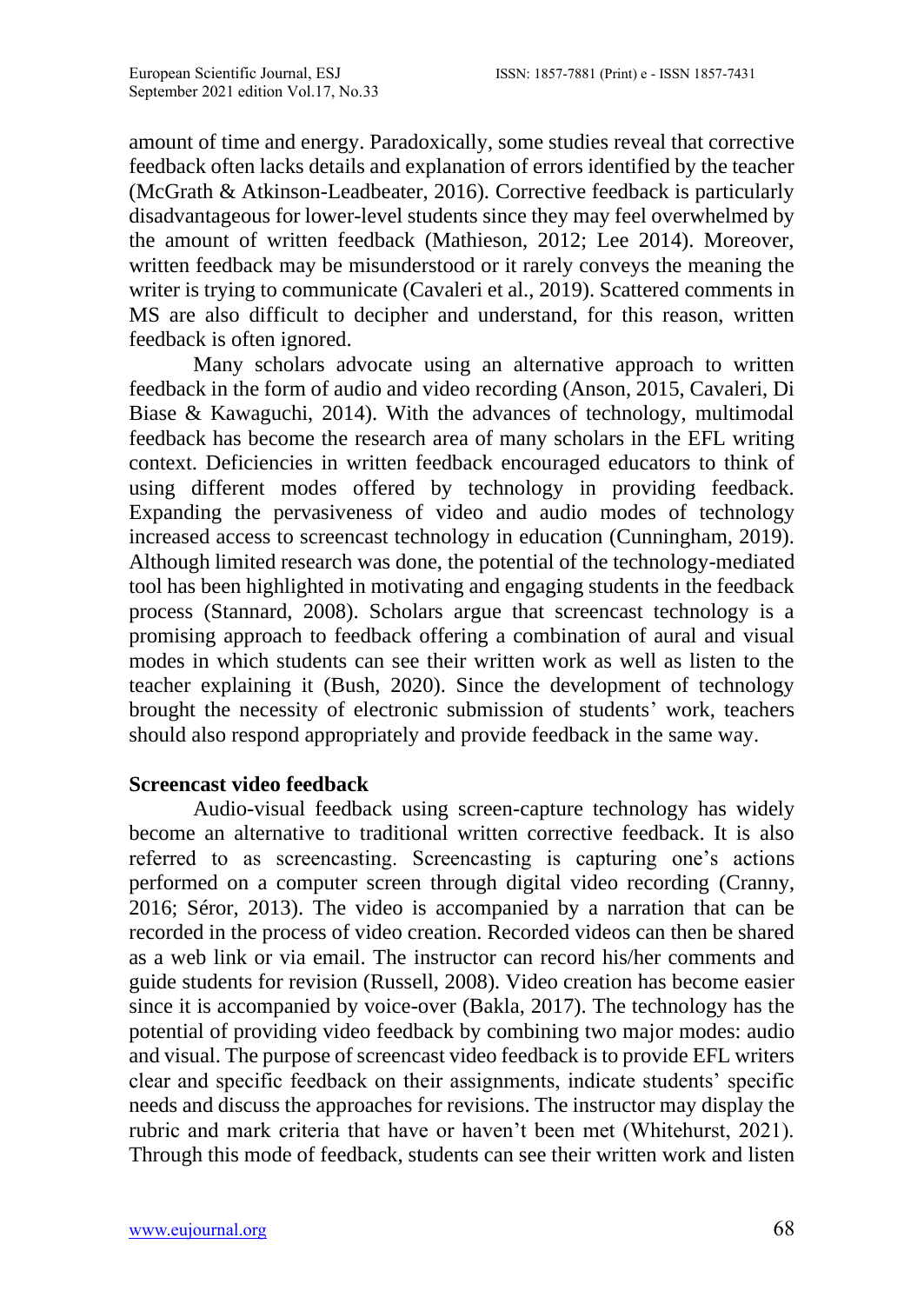to the teacher's feedback; they can access the video feedback at any time and space (Cranny, 2016).

Scholars argue that screencast video feedback has conceptualized a new approach and contributed to the promotion of a self-directed, studentcentred environment (Cranny, 2016; Stannard, 2008, Cunningham & Link, 2021). Recent studies have examined the effectiveness of using screencast video feedback in EFL writing. Research conducted by Cheng and Li (2020) compared feedback through screencast technology to text-only feedback in MS word. The findings of the study reveal that although there was no significant difference in the quantity of the teacher comments in each category, screencast video feedback focused more on content, whereas text-only feedback concentrated on grammar and language usage. A similar study was conducted by Ali (2016) who compared screencast video feedback with written feedback. The results showed that screencast video feedback was much liked and rated as multimodal and supportive by the participants. What is essential, the experimental group participants who received video feedback outperformed their counterparts in the control group at macro-level writing components. Screencast video feedback was also preferred by the participants in Cunningham's (2019) research that explored the efficiency of both types of feedback in L2 writing class. The participants found video feedback easily understandable and helpful for revising. It was also reported that video feedback had been efficient in terms of time.

Cunningham's (2019) research also suggests that screencast technology helps provide multimodal feedback since video feedback provides the teacher's spoken comments along with students' work on the screen. The instructor in his/her talk can gesture, highlight or show areas of work that she/he is commenting on. Due to it being multimodal, feedback is easy to follow and process information better (Anson 2015; Cavaleri et al. 2014; Stannard, 2008). This concept is theorized by Mayer's (2009) multimedia learning theory according to which the human brain is considered as a system of dual-channel and limited capacity. When information is presented in visual and audio mode, it minimizes the cognitive load and assists information processing better. In other words, the student can process feedback while it is delivered in dual-mode better than in a single mode only.

#### **Affordances of screencast video feedback**

One of the affordances of screencast video feedback can be seen through students' increased engagement in the feedback process. Bush (2020) argues that using screencast video feedback demonstrated higher student engagement in the writing process than written corrective feedback. The participants in the study seemed to have concentrated on video feedback and did not skip the video. Increased engagement in the feedback process was also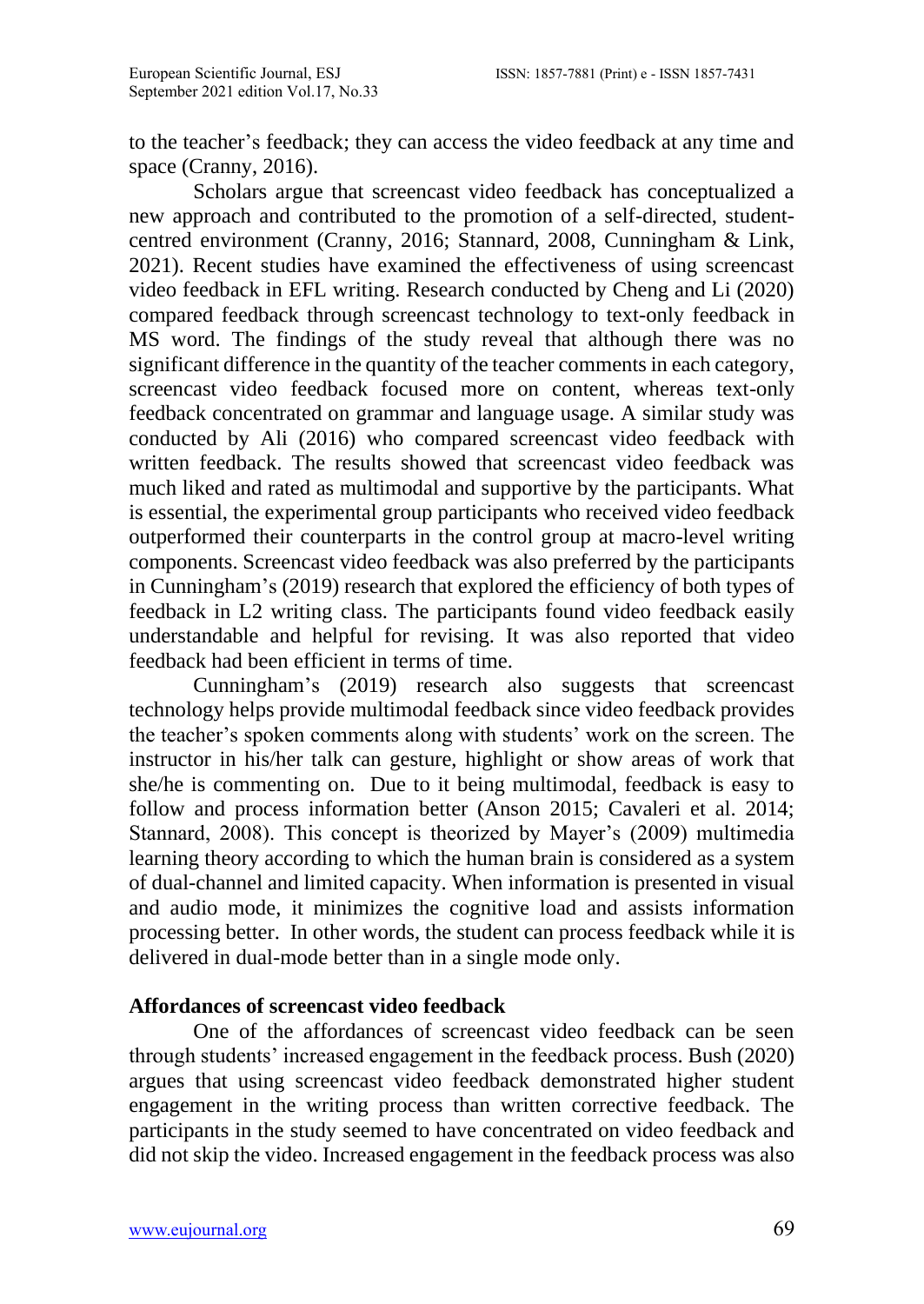reported in Ali's (2016) and Cranny's (2016) research studies. The scholars argue that increased engagement can partly be attributed to screencast technology due to being novel. Apart from novelty, students' engagement was determined by multimodal way of feedback given by the teacher (Bush, 2020). Through screencast video feedback, the instructor can underline, bold or apply highlighting strategies to provide clearer feedback (Bakla, 2017). Such strategies make it easier for the teacher to engage in a kind of dialogue with students, thus, promoting engagement and enhancing comprehension (Cranny, 2016). Gormely and McDermott (2011) also found screencast video feedback engaging and motivating. Since written feedback is often limited, screencast video enables the teacher to provide comprehensive audio feedback with the support of visual mode. Video feedback is also seen as more elaborated and detailed in Elola & Oskoz's (2016) study that revealed students' increased engagement in a dialogue through feedback with the teacher.

The interpersonal relationship has also been noted as a benefit of screencast video feedback. Since video feedback is very conversational, students perceive it as personal and less formal (Anson, Dannels, Laboy & Carneiro, 2016). Researchers argue that such a conversational style of feedback allows students to establish an interpersonal connection with the teacher (Ali, 2016; Anson et al., 2016). Students also reported screencast feedback to be encouraging, supportive and caring (ibid). Elola and Oskoz (2016) in their study of screencast video feedback found that the interpersonal nature of the feedback process increased instructors' awareness of video feedback as the form of interpersonal relations. Heightened awareness can contribute to the way feedback is formed and lead to differences in feedback perceived by students. Such differences can evoke greater respect and guidance compared to the written feedback (Cunningham & Link, 2021). The study carried out by Cunningham (2017) explored key interpersonal differences between screencast video feedback and written comments provided in MS word. The findings of the study reveal that the comments given in MS word perceived the instructor as more authoritative whereas video feedback focused more on suggestions and advice that enabled students to preserve their autonomy. Cunningham and Link (2021) argue that the teacherstudent interpersonal relationship is essential since a large amount of language is learnt in the online environment. Asynchronous form of feedback is imperative in establishing an interpersonal relationship with students.

The use of video feedback can provide students with more flexibility than written feedback. Students can access feedback at any time and place; they can watch as many times as they wish, pause and rewind if needed (Cranny, 2016; Lee, 2017). Martinez (2016) argues that being flexible is functional especially for non-native speakers since comprehension may be an issue. They might pause a video, take down some notes or transfer feedback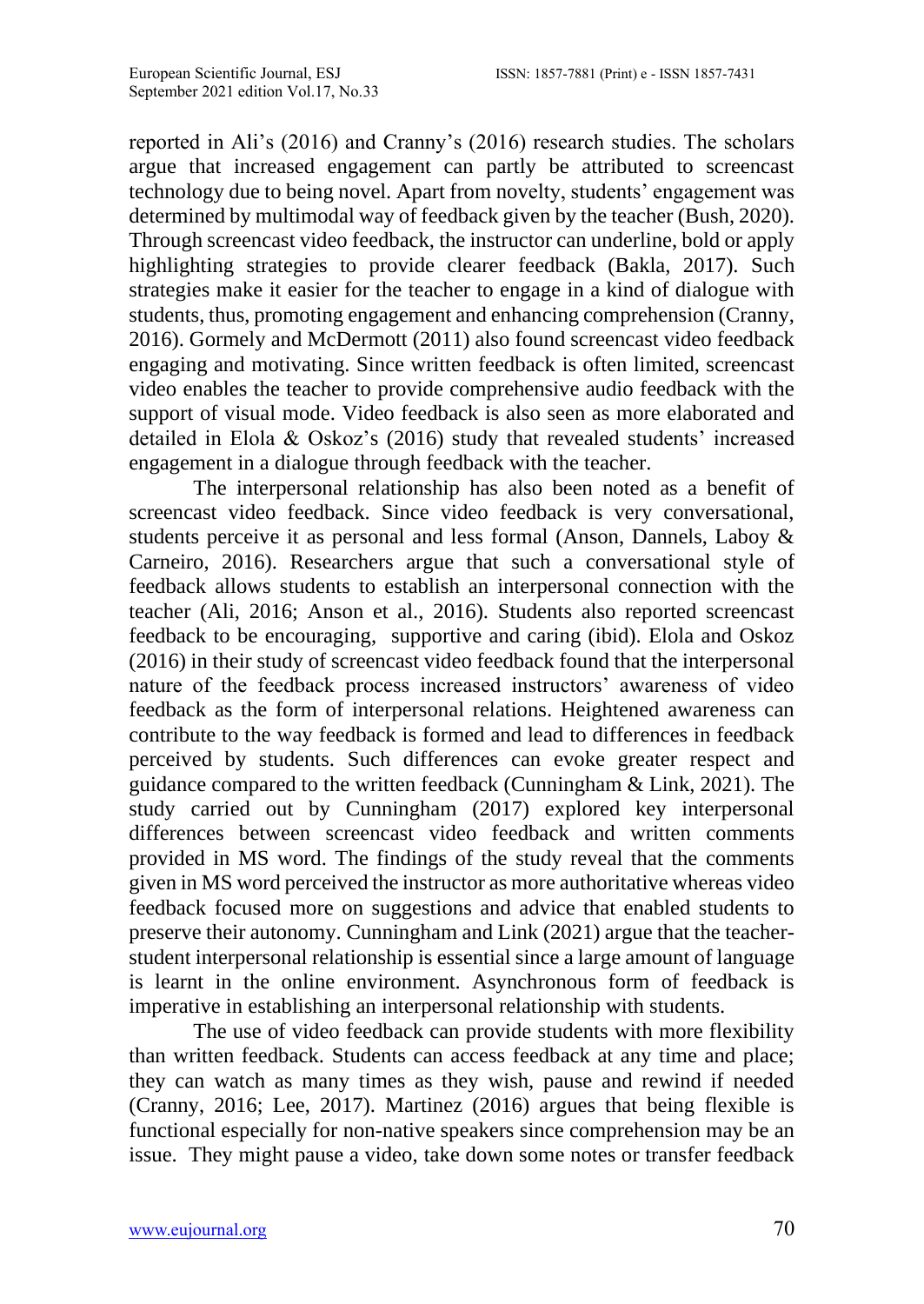to their written work. This feature of screencast video feedback makes it a practical and essential tool to be applied in EFL writing. It can be efficient and improve the quality of communication. Video feedback is also easy to access from various devices (Cranny, 2016). Ducate and Arnold (2012) also report that the participants in their study watched the video several times while revising.

Apart from being communicative, screencast video feedback is thought to be time-saving (Yang and Carless, 2013). A 2-minute video feedback recording can accommodate about 400 written words or a whole sheet of A4 paper (Russel, 2008). Audio feedback can save the teacher's time in the circumstances when the teacher is familiar with the technology when she types or writes slowly or has to give a substantial amount of feedback (ibid).

## **Challenges of using screencast video feedback**

Notwithstanding the above-mentioned affordances of video feedback, there are some challenges and pedagogical concerns associated with using screencast technology. One of the challenges can be students' emotional responses to video feedback. Listening to critical comments might be more painful than reading written commentary (Voelkel and Mello's study, 2014). Frustration may be noticeable in a tutor's voice that may lead to demotivating students (King, McGugan & Bunyan, 2008). Students may feel nervous while watching the screencast, however, Bush (2020) believes it is fairly normal. The feeling of nervousness and uneasiness will be reduced when students become familiar with video feedback. The researcher argues that sometimes the teacher comments are not well-received by students, they may become annoyed while hearing negative comments, therefore, it is essential to hold "a pleasant demeanour" and give accurate feedback (Bush, 2020, p. 10).

Video feedback may also not be accessible to all types of learners. Depending on students' learning styles, audio-visual feedback may not be preferable for all types of learning styles. What is more, screencast video feedback may not be accessed by those students who have visual or learning impairments (Chalmers, MacCallum, Mowat & Fulton, 2014; Johnson & Cooke, 2015).

Screencast video feedback may also be challenging for teachers since they need to find appropriate time and space to record. Considering the teacher has to allocate some time to upload a video file, screencast video feedback practice cannot be viewed as time-saving (Ali, 2016). Although recording does not require much time, uploading or sharing may be time-consuming. Moreover, providing video feedback often happens outside working hours that may also pose another difficulty. Additionally, screencast video feedback does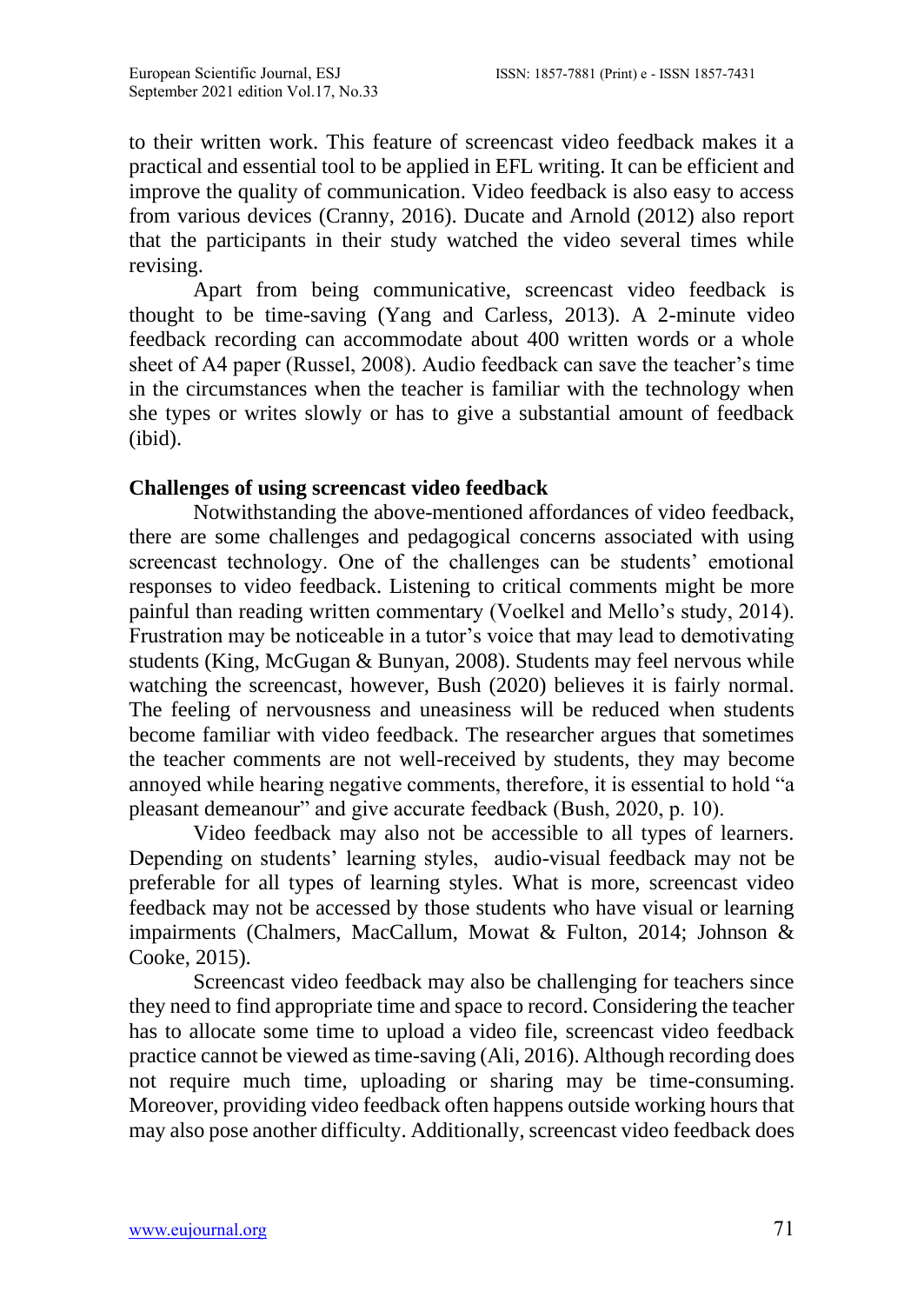not allow editing; the concern of appearing a video file publicly is also expressed (King et al. 2008).

There might be some technical problems in creating and viewing screencast videos. A video format can be one of the issues; a video recorded by the teacher may not open on some devices, therefore, posing a challenge for learners (Bakla, 2017). The scholar argues that teachers should use common formats and share the video through email or cloud storage. Another problem may be a low sound quality that can impact video feedback quality. Background sound can also distract learners and lead them to dislike video feedback (Lee, 2017). In-built microphones and up-to-date computer systems might be available to offer better quality recording.

## **Implications of screencast video feedback on EFL writing**

The above-described affordances and research studies reveal that screencast video feedback can greatly impact EFL writers. Screencast video feedback is less overwhelming for students with many grammatical errors because the teacher comments through screencast tend to focus on content, structure and organization of students' written work (Elola & Oskoz, 2016). This type of feedback is particularly useful to improve high order thinking skills (Ali, 2016; Ducate & Arnold, 2012) and is beneficial for dyslexic learners (Harper, Green, & Fernandez-Toro, 2015). Moreover, screencast video feedback appeals to visual and auditory learners and provides an opportunity to practise listening along with writing skills (Ali, 2016; Harper et al., 2015).

Cunningham (2017) argues that due to fact that screencast video feedback is clear, specific, engaging and motivating (Ali, 2016; Elola & Oskoz, 2016; Harper, Green, & Fernandez-Toro, 2015), many feedbackrelated issues could be overcome. Video feedback leads instructors to give more explanations on students' written work thus encouraging revision. Successful revising in return can lead to writing skill improvement (Ali, 2016). Although written feedback offers quicker and more precise error correction, Elola & Oskoz (2016) argue that with video feedback students have a higher rate of success in local revision. The findings of the study conducted by Elola & Oskoz (2016) reveal that video feedback can be effective for revision and successful at addressing linguistic errors.

Despite being personal and conversational, screencast video feedback makes EFL writers more comfortable than face-to-face situations since the letter creates a social presence of the teacher (Vincelette & Bostic, 2013). The fact that instructors are not facing students eliminates social pressure and makes feedback more accurate and adept at commenting. In other words, screencast video enables social interaction without the strong social pressure of the teacher. This one-way delivery is thought to invite shared discussion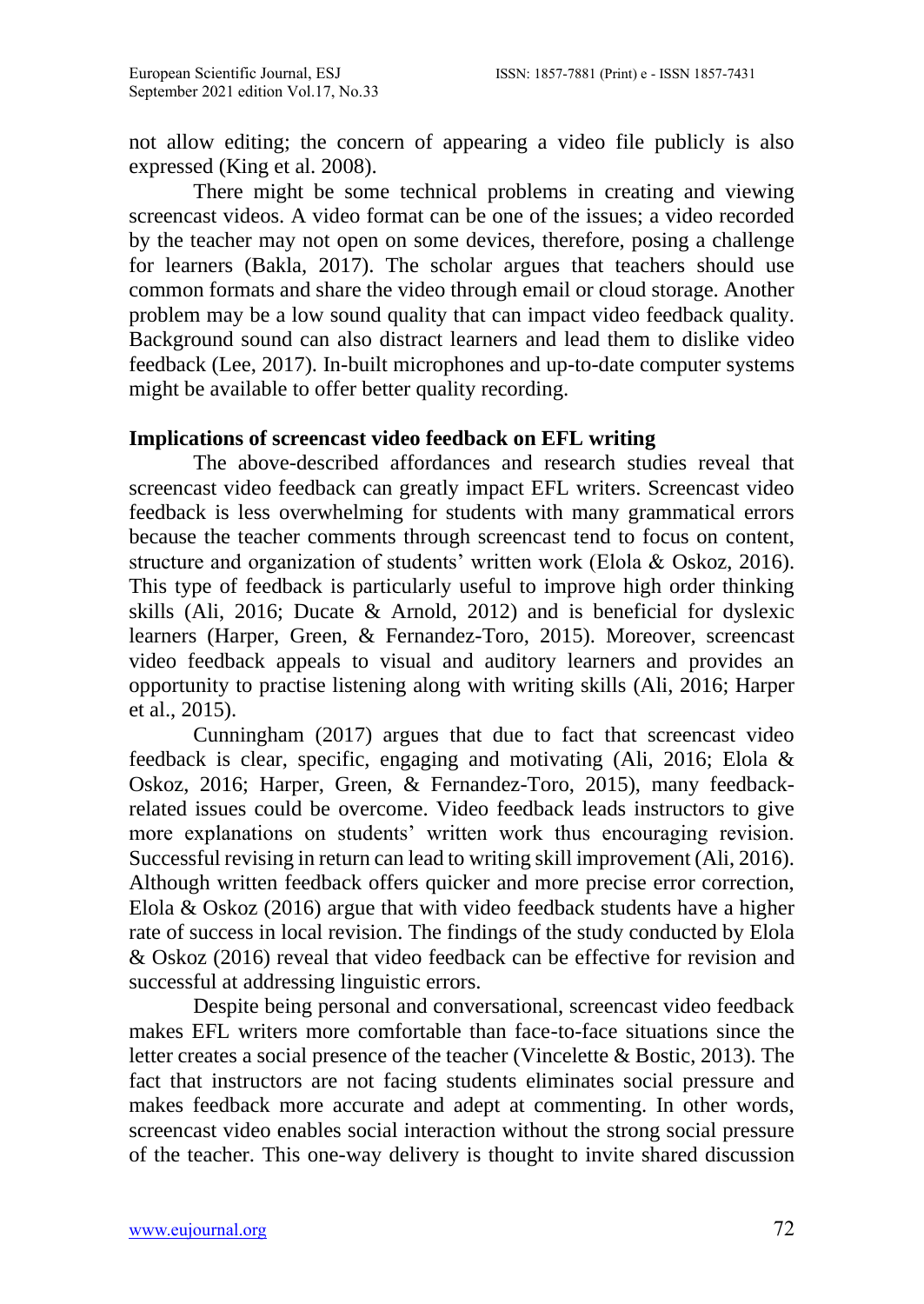since students can respond to feedback or make a list of follow-up conversations with the teacher. Vincelette and Bostic (2013) argue that screencast feedback initiates a dialogue and leads to more articulated writing; it establishes an alternative assessment that allows for optimal growth in EFL writing. Ice et al. (2007) also claim that audio feedback is personalized that has an impact on students' writing practices.

Many research studies explored EFL writers' perception of the effectiveness of screencast video feedback (Elola & Oskoz, 2016; Vincelette, 2013; Ice et al, 2010). Scholars claim that students' perception is positive stemming from the desire for multi-sensory feedback. In other words, students prefer multimodal feedback and perceive them as more valid and accurate than written comments. Whitehurst (2021) claims that screencast videos can receive an overwhelming amount of positive feedback from students. It enables students to realize how specific errors can impact their writing scores. Screencast video feedback can provide more explanation on specific errors, however, it is also thought that it may not necessarily address the problem (Vincelette & Bostic, 2013).

### **Overview of screencast software**

There are several free and low-cost screencast software that can be used in providing video feedback on students' written work. When choosing the software, it is essential to be user-friendly and easy to use. There are a few alternatives that have recently gained popularity in education.

*Camtasia* is one of the top-rated screen recorders and video editors; it is quick and easy to use with no video editing skills required. It can create high quality, interactive videos that can catch the listener's attention. Camtasia is ideal for video lessons, meetings or webinar recordings. The instructor can record screen- websites, video calls or PowerPoint presentations. The built-in video editor allows the teacher to add effects such as arrows or texts. The recorded video can easily be uploaded on YouTube, Video or Screencast. Teachers can add a personal touch to their screencast by adding video from their webcam. Camtasia is not free, but once paid, it gives lifetime access. It offers a 30-day free trial (TechSmith.com).

*Screencast-O-Matic* is another alternative that can easily record and edit videos. It is widely used in education for flipped/blended learning; it is popular for easy and quick communication. As of July 2021, Screencast-O-Matic is used in 190 countries with more than 60 000 000 captured screens already (Screencast-o-matic.com). Screencast-O-Matic is a free tool that can easily capture the screen, add a webcam or narration. The video editor allows personalizing videos, such as adding texts, shapes or images. The instructor can also use automated captions and many more features. Video editing is not included in the free package; it comes with deluxe or premier paid accounts.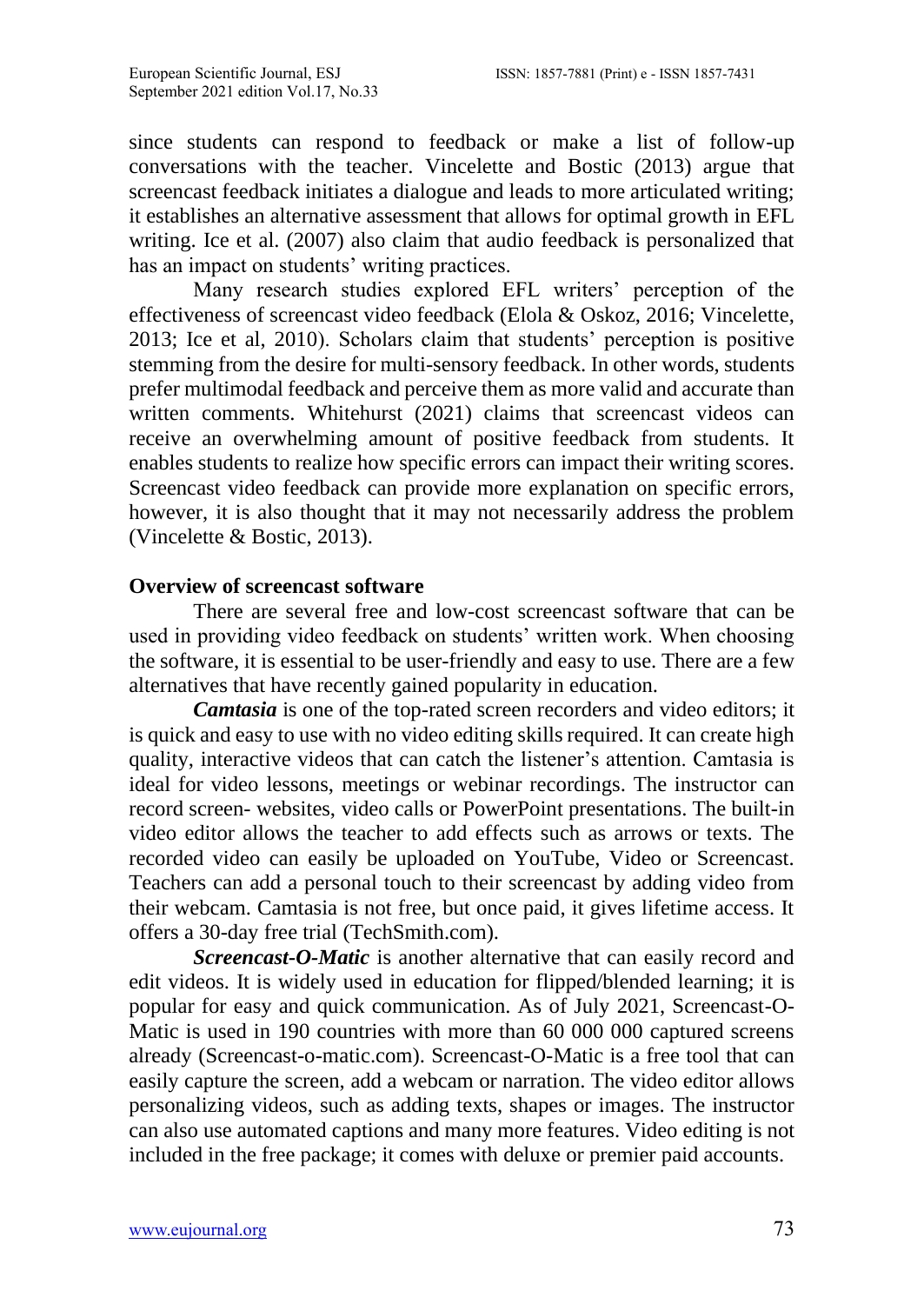*Snagit* is one of TechSmith's low-cost screen capture software. It is widely used in education and employment; it allows quick screencasts with additional contexts and easy share of the recorded video. Built-in library with lifetime access enables to keep all videos and images sorted. Snagit allows capturing full screen or a scrolling screenshot. It can simply grab vertical and horizontal scrolls and long chat messages or anything that comes in between. As with other tools described above, Snagit also allows toggling between webcam and screen capture. Recorded videos can be trimmed or annotated with professional mark-up tools. Snagit is not free but it is one of the low-cost screencast tools (TechSmith.com)

*TechSmith Capture* (formally known as Jing) is a free screen capture software, and it enables the teacher to create basic screen recordings. It offers many features such as longer video and audio recording, full screen or cropped image capture, simple annotation tools and easy upload to TechSmith account. The software is easy to use and is ideal for teachers who would like to start making screencast video feedback.

## **Implementing screencast video In EFL classroom**

As screencast feedback requires a huge amount of time, it is advisable to use the tool for high-stakes process assignments, e.g., essays (Whitehurst, 2021). To manage the teacher workload, it is advisable to provide video feedback for those assignments that weigh more in the overall class grade. The goal of the teacher should be to allow students to revise and succeed in their writing. Whitehurst (2021) enumerates a few steps to follow to provide video feedback. Firstly, it is essential to familiarize with the student's paper and make notes that the instructor would like to highlight in the video. The teacher can open and minimize the assignment rubric, the assignment itself or any relevant resources that can be referred to in the video. During recording, the teacher needs to start with positive reinforcement such as greeting and identification of skills that were executed well in the assignment. Next, the teacher can identify the areas that need to be improved. It is essential to focus on the error pattern rather than all errors and demonstrate how to correct them. The teacher can show specific examples or locate the student's errors on the assignment rubric. On the rubric, the teacher can indicate the criteria that have or haven't been met. As a recommendation, the teacher can provide the student with resources or websites to help improve those identified skills. Lastly, the teacher can give the concluding remarks and finish the recording with a positive note by showing gratitude. Figure 1 illustrates the suggested framework on how to record screencast video feedback.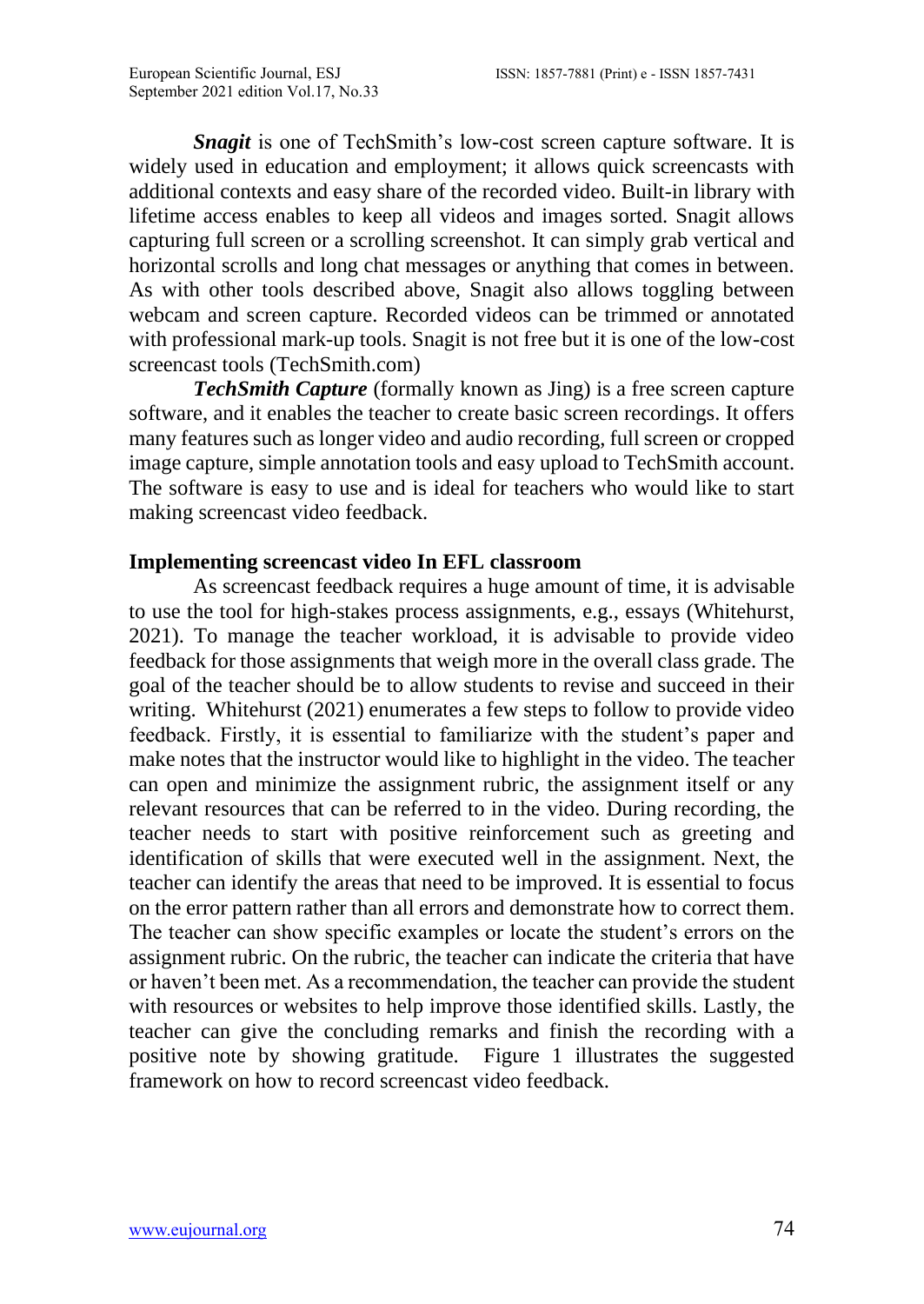

**Figure 1:** The process of screencast video recording

Source: adapted from Whitehurst (2021).

After the completion of the recording, the video can be saved as an MP4 or uploaded on the screencast website. The teacher can send an email to students or share the link through the learning management system with the screencast video attached. The video can easily be opened on all devices and in case the student experiences a problem of viewing, the teacher can further assist them. The video can also be shared through internet cloud services. It is also possible to upload the file on YouTube with private access which allows only selected users to view the video (Whitehurst, 2021).

#### **Conclusion**

The above-given overview of screencast video feedback has demonstrated that notwithstanding some drawbacks, oral feedback presents educators with a new, 21<sup>st</sup>-century, multimodal opportunity of feedback provision. Since technology-mediated learning has dominated all educational settings, it is impossible to ignore its implication on learning. Screencast video technology offers a two-dimensional video communication between the teacher and the student. The teacher-student interpersonal relationship enhances language learning (Cunningham and Link, 2021). What is more, with screencast video feedback the absence of the social pressure of the teacher allows students to feel more comfortable with their writing (Vincelette & Bostic, 2013). The above-described research studies have also demonstrated that screencast video feedback is accessible and more flexible since students can watch it at any time (Cranny, 2016; Lee, 2017). More importantly,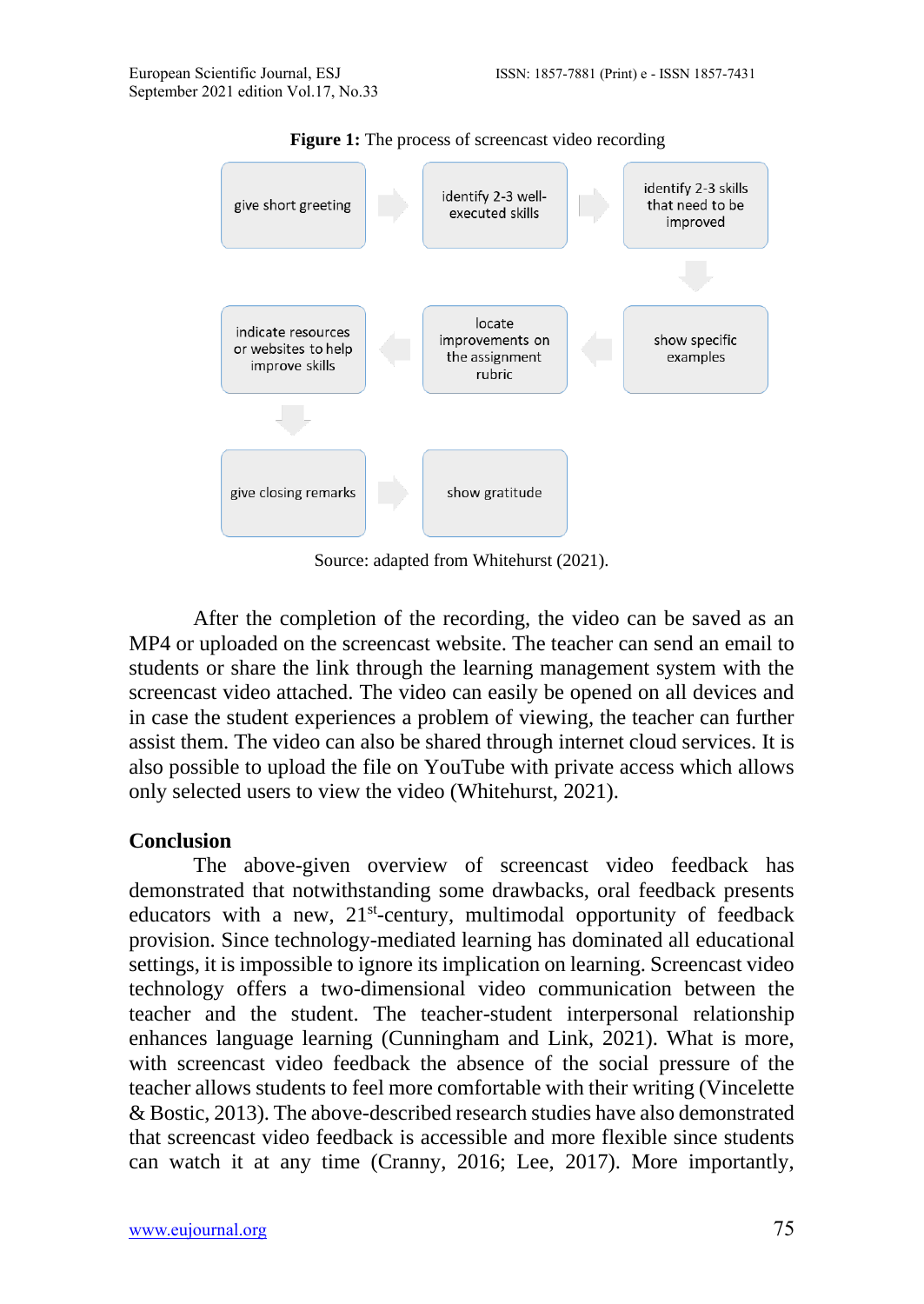screencast video feedback encourages students to revise their writing assignments and improve on their mistakes (Cunningham, 2017). It can successfully address linguistic errors and enable students to succeed in local revision (Elola & Oskoz, 2016). Since some studies show that written feedback offers quicker and more precise error correction, a combination of screencast video feedback and written feedback is suggested. However, it seems that screencast technology will more actively be incorporated in teaching and learning practices. It has so far proved to be one of the effective tools for giving feedback in EFL writing classes.

### **References:**

- 1. Adler-Kassner, L & Wardle, E. (2015). *Naming what we know: Threshold concepts of writing studies.* Utah State University Press, Boulder, Colorado.
- 2. Ali, A. (2016). Effectiveness of using screencast feedback on EFL students' writing and perception. *English Language Teaching*, *9*(8), 106–121.
- 3. Anson, C. M., Dannels, D. P., Laboy, J. I., & Carneiro, L. (2016). Students' perceptions of oral screencast responses to their writing: Exploring digitally mediated identities. *Journal of Business and Technical Communication*, *30*(3), 378–411. [https://doi.org/10.1177/1050651916636424.](https://doi.org/10.1177/1050651916636424)
- 4. Anson, I. (2015). Assessment feedback using screen-capture technology in political science. *Journal of Political Science Education*, *11*(4), 375–390.
- 5. Arrad, G., Vinkler, Y., Aharonov, D., & Retzker, A. (2014). Increasing sensing resolution with error correction. *Physical Review Letters*, *112*(15), 1-14
- 6. Bakla, A. (2017). An Overview of Screencast Feedback in EFL Writing: Fad or the Future? In *International Foreign Language Teaching and Teaching Turkish as a Foreign Language*, (pp. 319– 331), Bursa, Turkey.
- 7. Bush, J. C. (2020). Using Screencasting to give feedback for academic writing. *Innovation in Language Learning and Teaching*, 1–14. https://doi.org/10.1080/17501229.2020.1840571.
- 8. Cavaleri, M., Di Biase, B. & Kawaguchi, S. (2014). Academic literacy development: Does video commentary feedback lead to greater engagement and response than conventional written feedback? *International Journal of Literacies*, *20(*3), 19–38.
- 9. Cavaleri, M., Kawaguchi, S., Di Biase, B., & Power, C. (2019). How recorded audio-visual feedback can improve academic language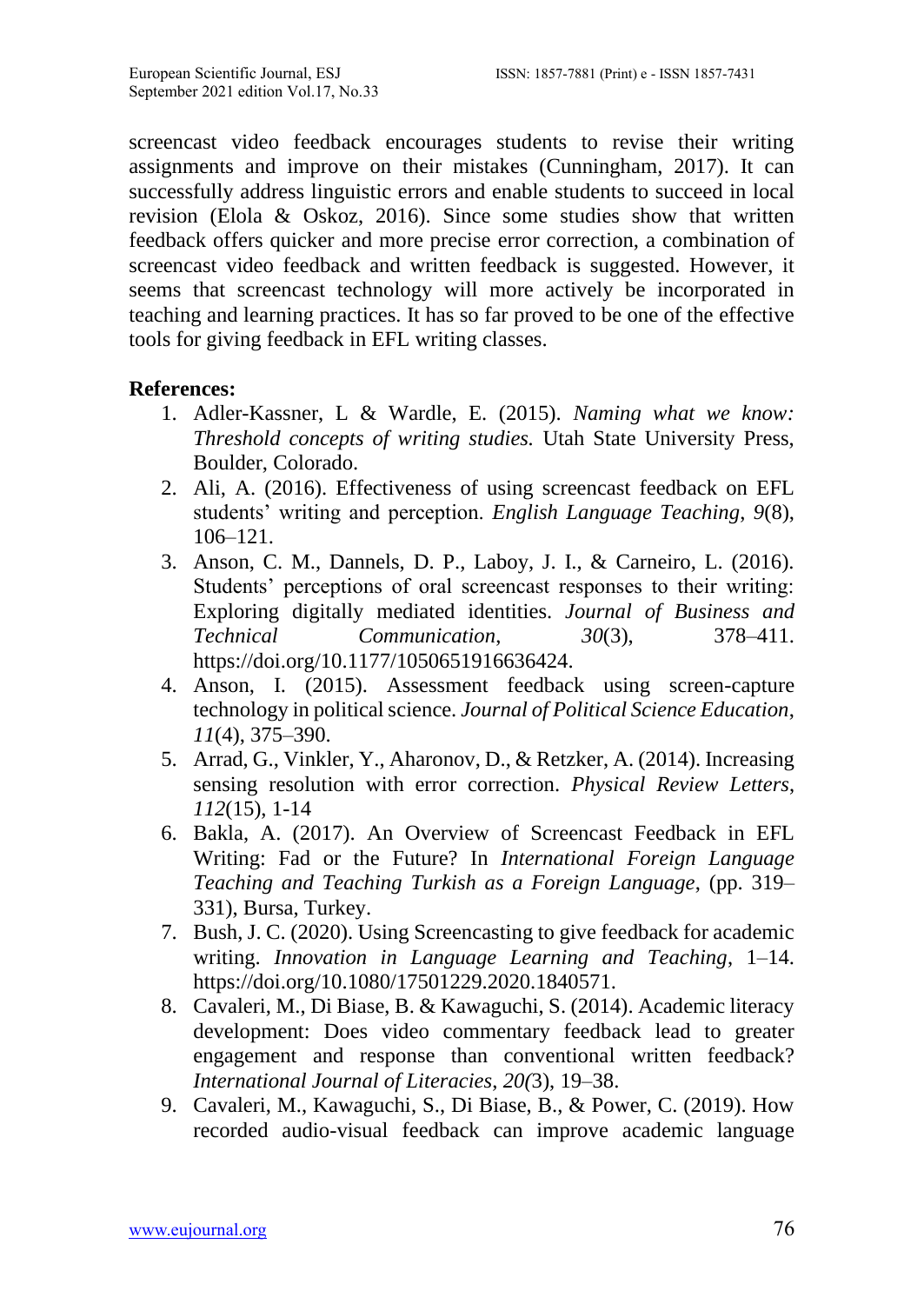support. *Journal of University Teaching & Learning Practice*, *16*(4),  $1 - 19$ 

- 10. Chalmers, C., MacCallum, J., Mowat, E. and Fulton, N. (2014). Audio feedback: Richer language but no measurable impact on student performance. *Practitioner Research in Higher Education*, *8*(1), 64-73.
- 11. Cheng, D., & Li, M. (2020). Screencast video feedback in online TESOL classes. *Computers and Composition*, *58*, 1–17.
- 12. Cranny, D. (2016). Screencasting, a tool to facilitate engagement with formative feedback? *All Ireland Journal of Teaching and Learning in Higher Education*, *8*(3), 2911–2938.
- 13. Crook, A., Mauchline, A., Maw, S., Lawson, C., Drinkwater, R., Lundqvist, K., Orsmond, P., Gomez, S. & Park, J. (2012). The use of video technology for providing feedback to students: Can it enhance the feedback experience for staff and students? *Computers and Education,* 58(1), 386–396.
- 14. Cunningham, K. J. (2017). Appraisal as a framework for understanding multimodal electronic feedback: Positioning and purpose in screencast video and text feedback in ESL writing. *Writing & Pedagogy*, *9*(3), 457–485. [https://doi.org/10.1558/wap.31736.](https://doi.org/10.1558/wap.31736)
- 15. Cunningham, K. J. (2019). Student perceptions and use of technologymediated text and Screencast feedback in ESL writing. *Computers and Composition, 52*, 222–241.
- 16. Cunningham, K. J., & Link, S. (2021). Video and text feedback on ESL writing: Understanding attitude and negotiating relationships. *Journal of Second Language Writing*, *52,* 1–17. https://doi.org/10.1016/j.jslw.2021.100797
- 17. DeKeyser, R. (Ed.). (2007). *Practice in a second language: Perspectives from applied linguistics and cognitive psychology.* Cambridge University Press.
- 18. Douglas, T., Salter, S., Iglesias, M., Dowlman, M. & Eri, R. (2016). The feedback process: Perspectives of first and second year undergraduate students in the disciplines of education, health science and nursing. *Journal of University Teaching and Learning Practice*, *13*(1), 1-19
- 19. Ducate, L. & Arnold, N. (2012). Computer-mediated feedback: Effectiveness and student perceptions of screen-casting software versus the comment function. In G. Kessler, A. Oskoz, & I. Elola (Eds.), *Technology Across Writing Contexts and Tasks* (vol. 10) (pp. 31–56). San Marcos, TX: CALICO.
- 20. Elola, I., & Oskoz, A. (2016). Supporting Second Language Writing Using Multimodal Feedback. *Foreign Language Annals*, *49*(1), 58–74.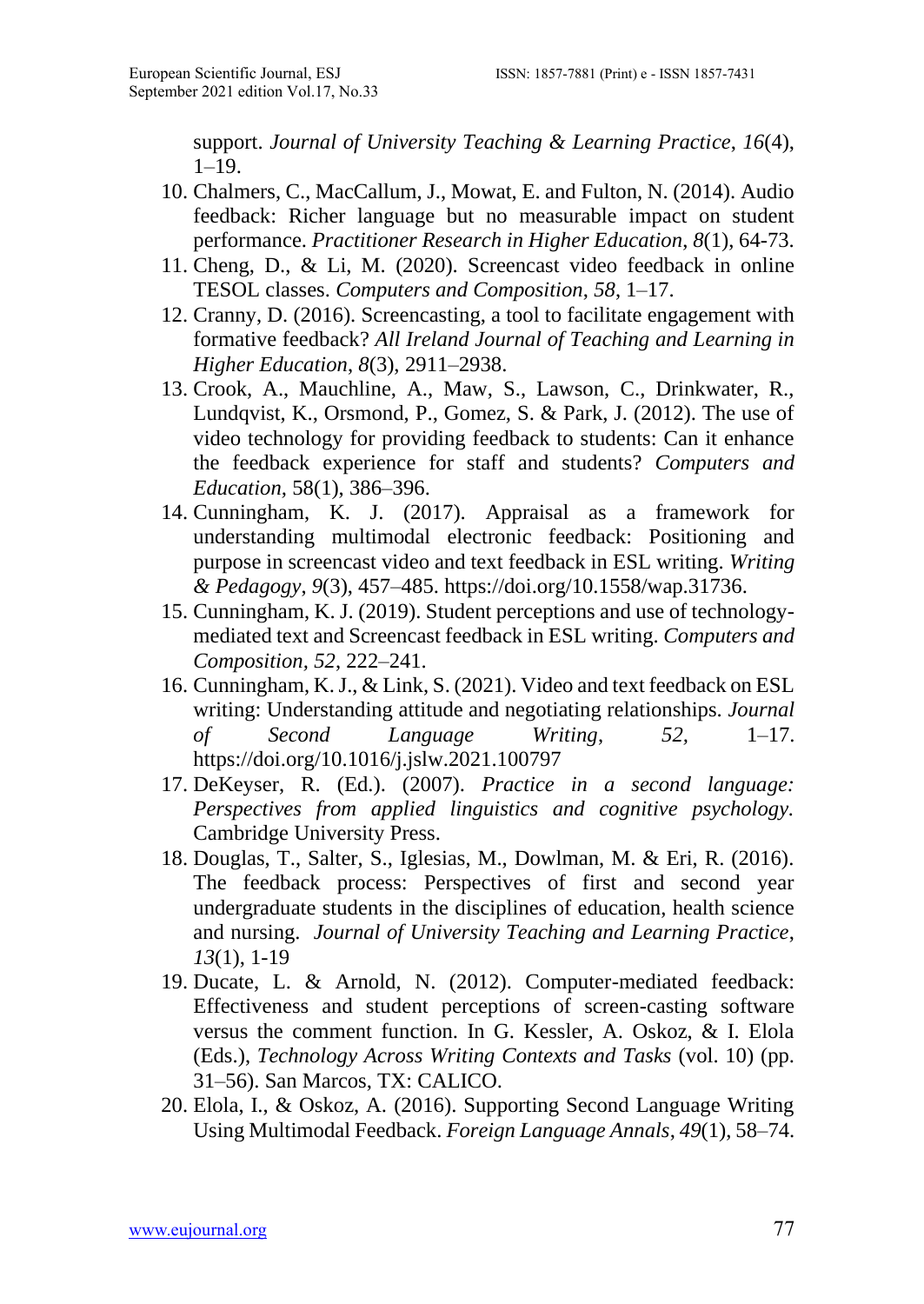- 21. Gad, E. E., Li, Y., Kliewer, J., Langberg, M., Jiang, A. A., & Bruck, J. (2016). Asymmetric error correction and flash-memory rewriting using polar codes. *IEEE Transactions on Information Theory*, *62*(7), 4024–4038.
- 22. Gormely, K., & McDermott, P. (2011). Do you Jing? How screencasting can enrich classroom teaching and learning. *Language and Literacy Spectrum*, *21*, 12-20.
- 23. Han, Y. & Hyland, F. (2019). Learner engagement with written feedback: A sociocognitive perspective. In K. Hyland & F. Hyland (eds), *Feedback in Second Language Writing: Contexts and Issues* (pp. 247–264). Cambridge University Press, Cambridge, England.
- 24. Harper, F., Green, H., & Fernandez-Toro, M. (2015). Using screencasts in the teaching of modern languages: Investigating the use of Jing in feedback on written assignments. *The Language Learning Journal*, 1-18. doi:10.1080/09571736.2015.1061586
- 25. Ice, P., Curtis, R., Phillips, P., & Wells, John. (2007). Using asynchronous audio feedback to enhance teaching presence and student sense of community. *Journal of Asynchronous Learning Networks*, 11(2), 3–25.
- 26. Ice, P., Swan, K., Diaz, S., Kupczynski, L., & Swan-Dagen, A. (2010). An analysis of students' perceptions of the value and efficacy of instructors auditory and text-based feedback modalities across multiple conceptual levels. *Journal of Educational Computing Research*, *43*(1), 113–134.
- 27. Johnson, G.M. & Cooke, A. (2015). Self-regulation of learning and preference for written versus audio-recorded feedback by distance education students. *Distance Education*, *37*(1), 1-14.
- 28. Kang, E., & Han, Z. (2015). The efficacy of written corrective feedback in improving L2 written accuracy: A meta-analysis. *The Modern Language Journal*, *99*(1), 1–18.
- 29. King, D., McGugan, S., & Bunyan, N. (2008). Does it make a difference? Replacing text with audio feedback. *Practice and Evidence of Scholarship of Teaching and Learning in Higher Education*, *3*(2), 145-163.
- 30. Lee, I. (2014). Revisiting teacher feedback in EFL writing from sociocultural perspectives. *TESOL Quarterly*, *48*(1), 201–213.
- 31. Lee, I. (2017). *Classroom writing assessment and feedback in L2 school contexts*. Singapore: Springer Nature Singapore.
- 32. Mahoney, P., Macfarlane, S., & Ajjawi, R. (2019). A qualitative synthesis of video feedback in higher education. *Teaching in Higher Education*, *24*(2), 157–179. <http://dx.doi.org/10.1080/13562517.2018.1471457>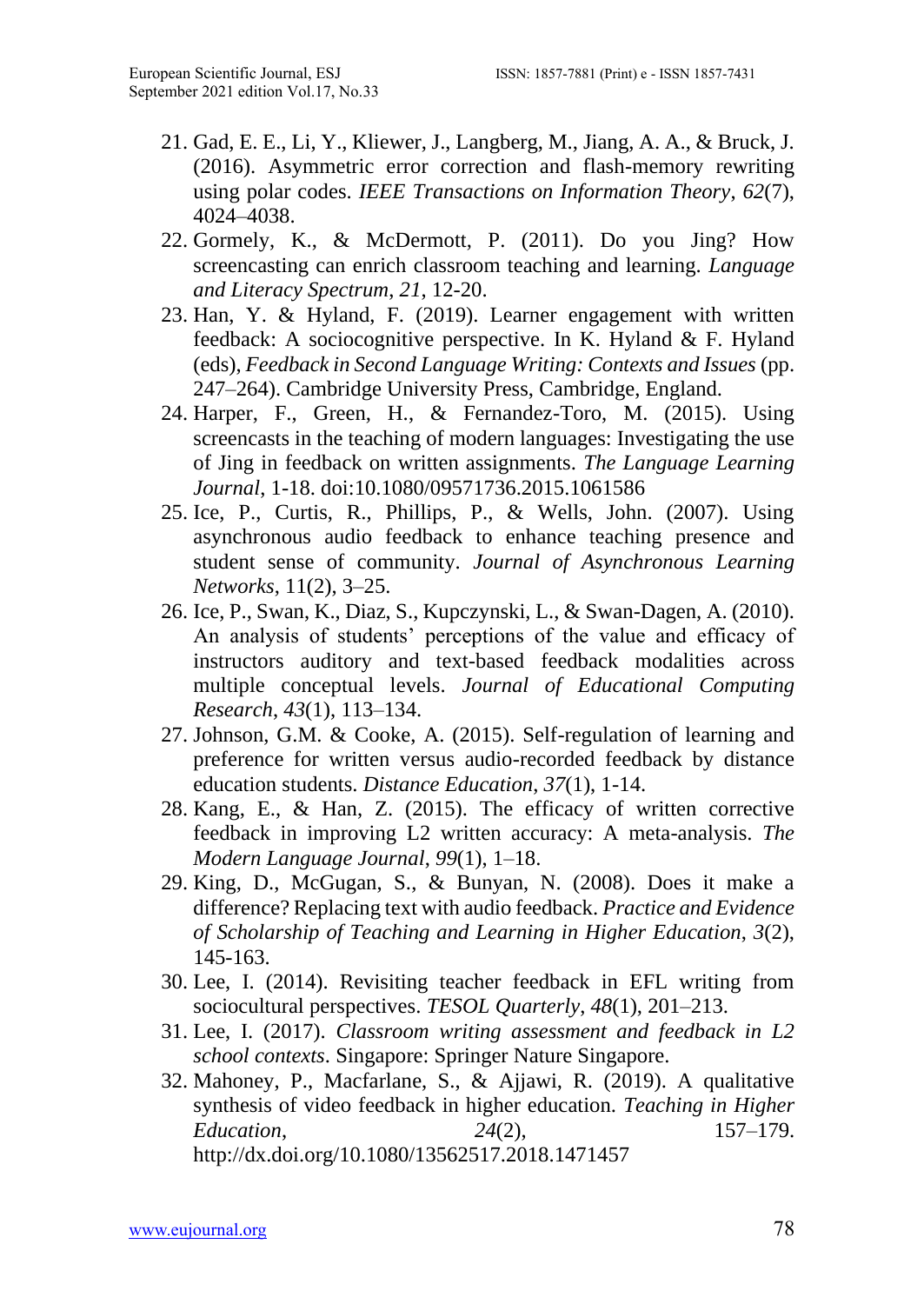- 33. Mao, S. S., & Crosthwaite, P. (2019). Investigating written corrective feedback: (Mis)alignment of teachers' beliefs and practice. *Journal of Second Language Writing*, *45*, 46–60
- 34. Martinez, R. (2016). *Screencasting feedback on student essays*. Retrieved 19 July 2021 from https:// [www.facultyfocus.com/articles/teaching-with-technology](http://www.facultyfocus.com/articles/teaching-with-technology-articles/flipping-feedbackscreencasting-feedback-on-student-essays/)[articles/flipping-feedbackscreencasting-feedback-on-student-essays/](http://www.facultyfocus.com/articles/teaching-with-technology-articles/flipping-feedbackscreencasting-feedback-on-student-essays/)
- 35. Mathieson, K. (2012). Exploring student perceptions of audiovisual feedback via screencasting in online courses. *American Journal of Distance Education*, *26*(3), 143–156.
- 36. Mayer, R.E. (2009). *Multimedia learning* (2nd ed). Cambridge University Press, New York.
- 37. McGrath, A. & Atkinson-Leadbeater, K. (2016). Instructor comments on student writing: Learner response to electronic written feedback. *Transformative Dialogues*, *8*(3), 1–16.
- 38. Parkin, H., Hepplestone, S., Holden, G., Irwin, B., & Thorpe, L. (2012). A role for technology in enhancing students' engagement with feedback. *Assessment and Evaluation in Higher Education*, *37*(8), 963–973.
- 39. Russell, J., & Spada, N. (2006). The effectiveness of corrective feedback for the acquisition of L2 grammar. In J. M. Norris & L. Ortega (Eds.), *Synthesizing Research on Language Teaching and Learning* (pp. 133–146). Benjamins.
- 40. Screencast-o-matic.com (2021). *Capture, create, share*. Retrieved 19 July 2021 from<https://screencast-o-matic.com/>
- 41. Séror, J. (2013). Show me! Enhanced feedback through Screencasting technology. *TESL Canada Journal*, *30*(1), 104–116.
- 42. Shintani, N., & Ellis, R. (2013). The comparative effect of direct written corrective feedback and metalinguistic explanation on learners' explicit and implicit knowledge of the English indefinite article. *Journal of Second Language Writing*, *22*(3), 286– 306.
- 43. Silva, M. L. (2012). Camtasia in the classroom: Student attitudes and preferences for video commentary or Microsoft Word comments during the revision process. *Computers and Composition*, *29*, 1–22. <http://dx.doi.org/10.1016/j.compcom.2011.12.001Simonsson>
- 44. Stannard, R. (2008). Screen capture software for feedback in language education. In M. Thomas (ed.) *Proceedings of the Second International Wireless Ready Symposium Interactivity, Collaboration and Feedback in Language Learning Technologies*, (pp. 16-20) NUCB Graduate School Michael Thomas.
- 45. TechSmith.com (2021). *TechSmith products*. Retrieved 19 July 2021 from<https://www.techsmith.com/products.html>